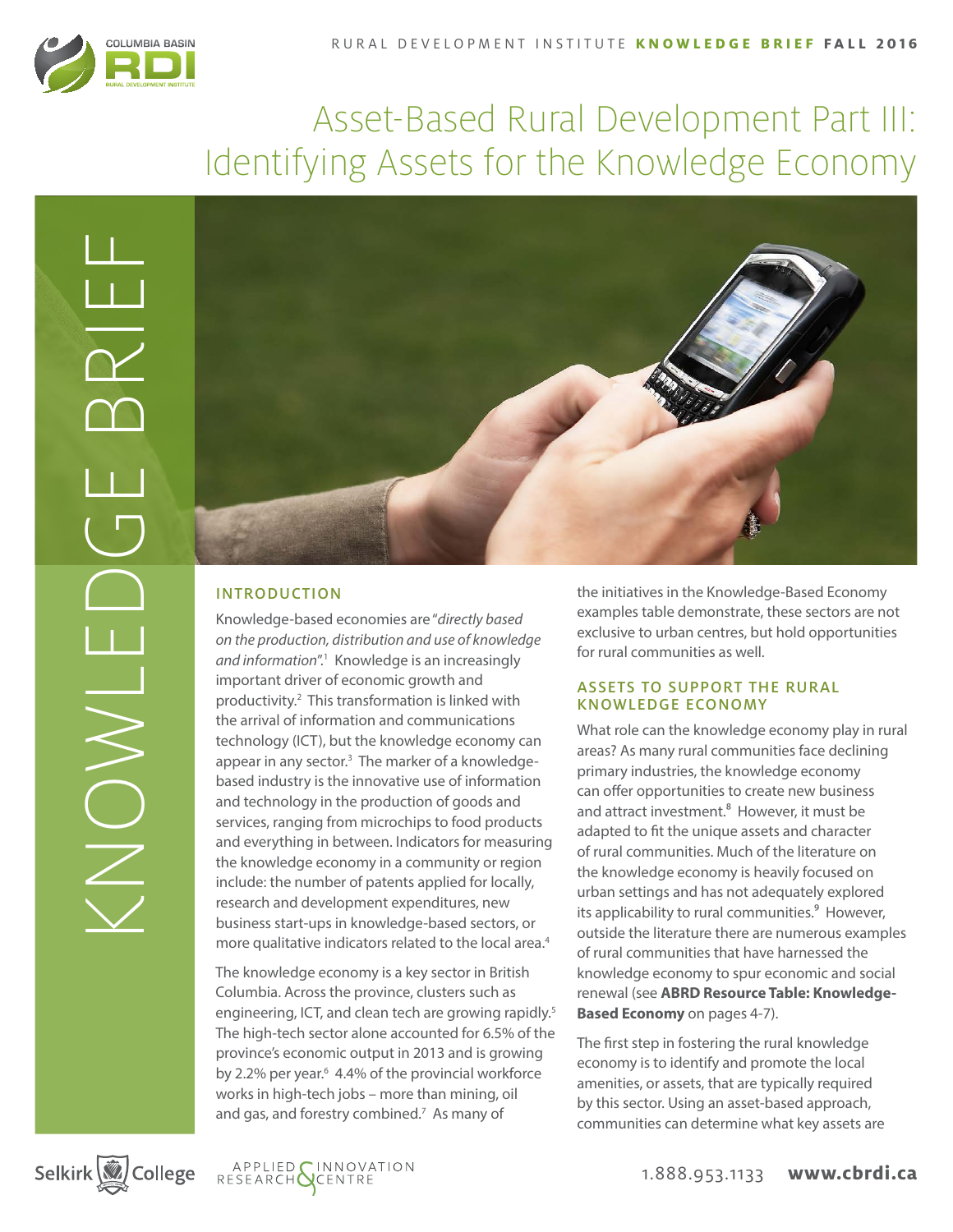present to support knowledge-based businesses and workers, and what assets need to be built up. Essential to most knowledge-based businesses is high-speed internet access, which is often a barrier for more remote communities lacking broadband infrastructure.10 Other physical infrastructure can support entrepreneurial activity in knowledgebased sectors, such as underutilized space where business incubators, co-working spaces, or ICT hubs can be set up. These facilities can also help improve public internet access, support distance education, increase computer literacy, and enable local entrepreneurs to engage in electronic commerce or advertise local businesses to a global audience. Perhaps one of the most critical sets of knowledge economy assets is the amenities that can attract knowledge-based workers. With a strong tendency to work virtually or telecommute, knowledge workers often have a great deal of flexibility in where they live. $11$  Many knowledge workers are very deliberate about the communities they choose to live in, seeking out amenities like diversity and openness, arts and culture activities, and opportunities for outdoor recreation.<sup>12</sup> Communities in the Columbia Basin-Boundary region are extremely well-positioned in a number of these amenities, such as recreation opportunities and relatively high internet connectivity.<sup>13</sup> These amenities are invaluable assets that must be promoted in strategies to attract and retain residents employed in the knowledge economy (**see ABRD Knowledge Brief Part I : What is Asset-Based Rural Development?**).

### EXAMPLES OF THE RURAL KNOWLEDGE ECONOMY

There are a number of examples of how rural communities and regions have engaged in the knowledge economy (see **ABRD Resource Table: Knowledge-Based Economy** on page 4-7). These show how the knowledge economy is often initiated through collaborative approaches that bring together a wide range of community stakeholders. This regional collaboration has been called a "quadruple helix" model of rural innovation, where four stakeholder groups from higher education, government, industry, and non-profits work together to create new synergies that foster the knowledge economy.<sup>14</sup> Each of the examples listed shows different approaches to this kind of collaboration.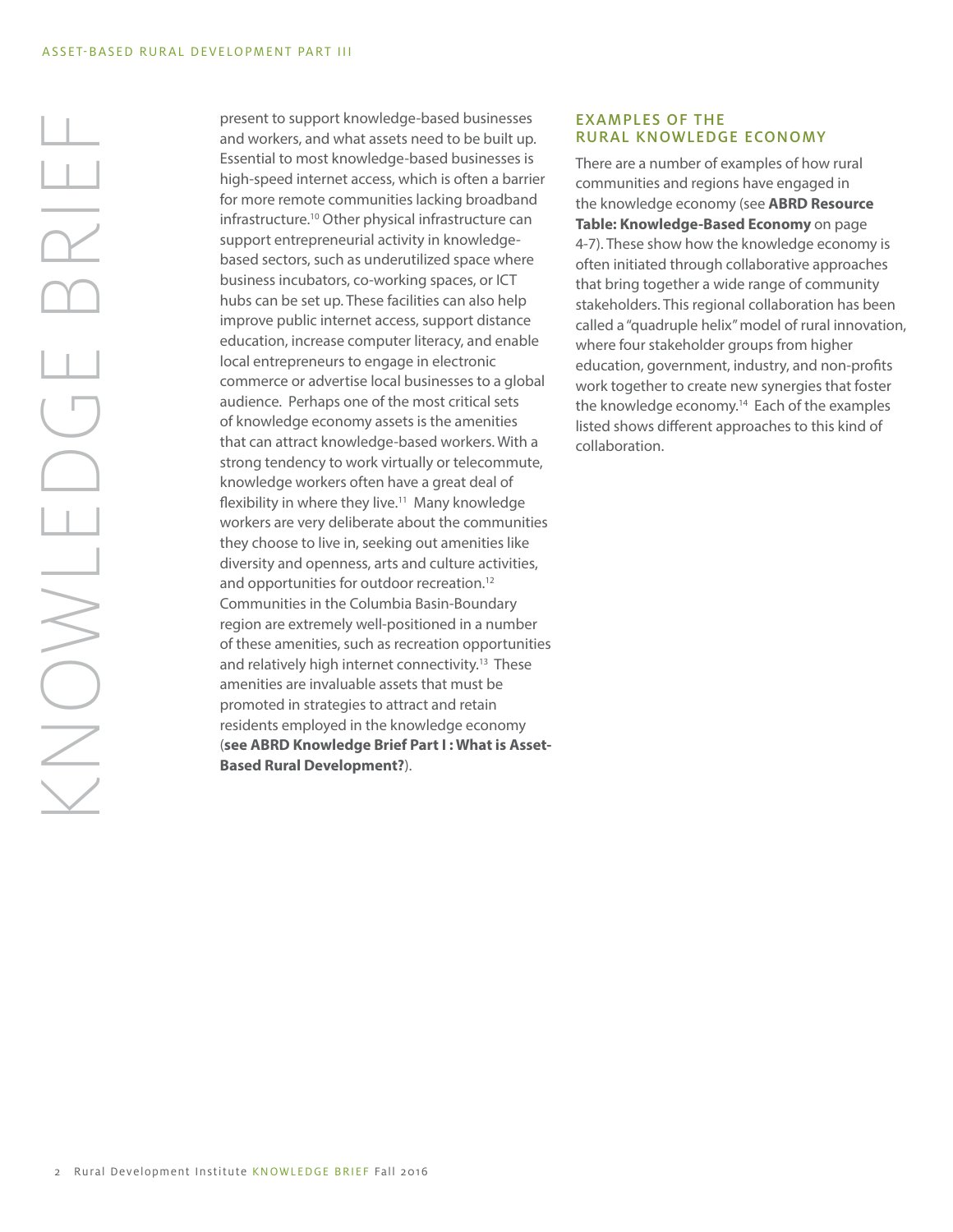#### REFERENCES & RESOURCES

- 1. Organization for Economic Cooperation and Development, "The Knowledge-Based Economy," (OECD, Paris, 1996): p. 6.
- 2. OECD, 1996.
- 3. Ian Brinkley, "Defining the Knowledge Economy: Knowledge Economy Programme Report," (The Work Foundation, 2006).
- 4. David A. McGranahan, Timothy R. Wojan, and Dayton M. Lambert, "The Rural Growth Trifecta: Outdoor Amenities, Creative Class and Entrepreneurial Context," *Journal of Economic Geography* 11 (2011): 529-557.
- 5. KPMG, "British Columbia Technology Report Card: 2014 Edition," (KPMG LLP, 2014).
- 6. Dan Schrier and Lillian Hallin, "Profile of the British Columbia High Technology Sector: 2014 Edition," (British Columbia Statistics Agency, 2015).
- 7. "Profile of the British Columbia High Technology Sector," 2015.
- 8. McGranahan, Wojan, and Lambert, 2011.
- 9. McGranahan, Wojan, and Lambert, 2011.
- 10. S. Jacobs and Marlien Herselman, "An ICT-Hub Model for Rural Communities," *International Journal of Education and Development Using Information and Communication Technology* 1, no. 3 (2005): 57-93.
- 11. Brinkley, 2006.
- 12. McGranahan, Wojan, and Lambert, 2011.
- 13. Columbia Basin Rural Development Institute, "2015 State of the Basin Snapshot Report," (Selkirk College, 2015).
- 14. Jari Kolehmainen, Joe Irvine, Linda Stewart, Zoltan Karácsonyi, Tünde Szabó, Juha Alarinta, and Anders Norberg, "Quadruple Helix, Innovation and the Knowledge-Based Development: Lessons from Remote, Rural and Less-Favoured Regions," *Journal of the Knowledge Economy* 7, no. 1 (2015): 23-42.

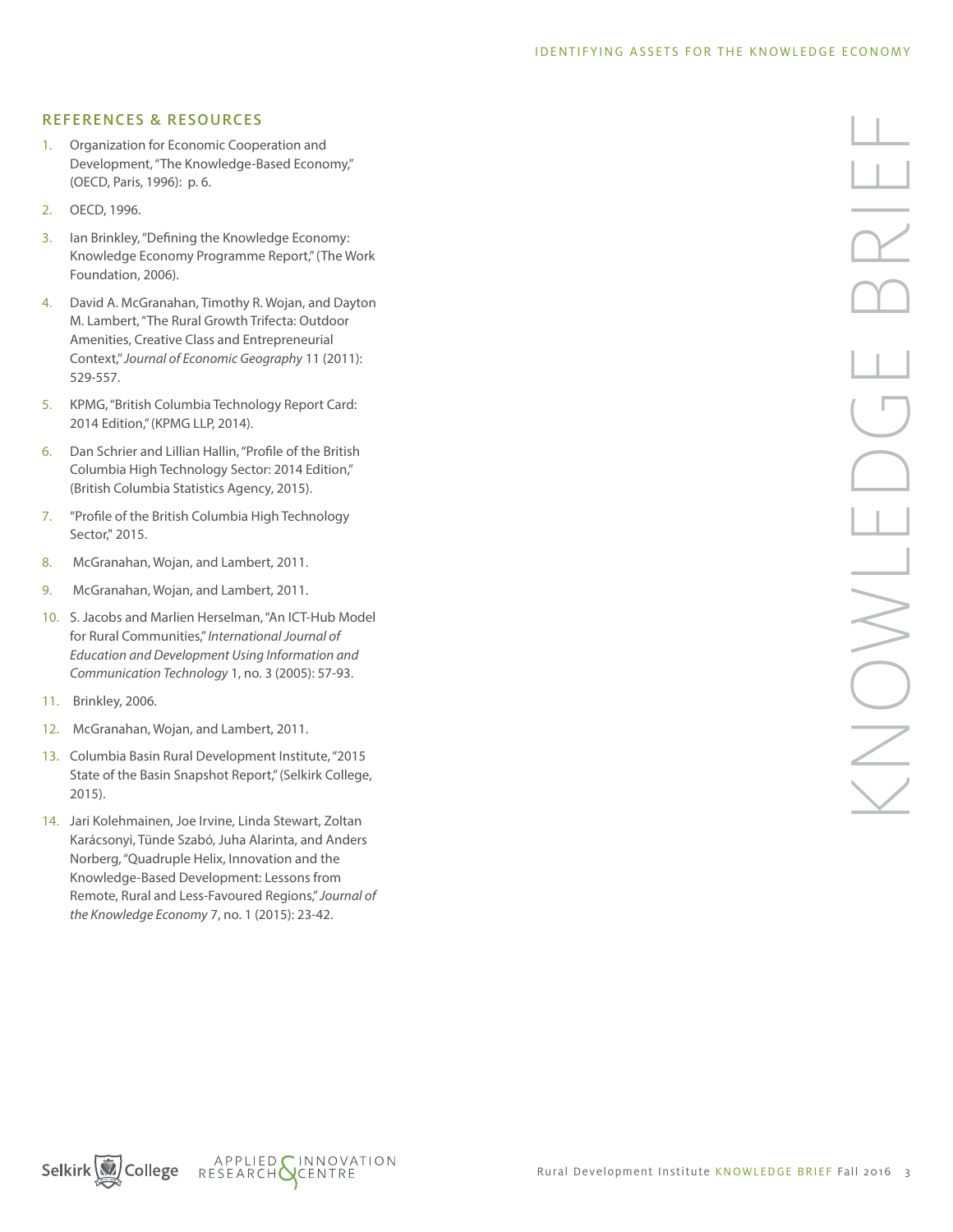| <b>Initiative</b>                                     | Sector(s)<br><b>Involved</b> | <b>Type</b>                                                                                  | <b>Description</b>                                                                                                                                                                                                                                                                                                                                                                                                                                                                                                     |
|-------------------------------------------------------|------------------------------|----------------------------------------------------------------------------------------------|------------------------------------------------------------------------------------------------------------------------------------------------------------------------------------------------------------------------------------------------------------------------------------------------------------------------------------------------------------------------------------------------------------------------------------------------------------------------------------------------------------------------|
| Appalshop                                             | Non-profit,<br>industry      | Community-based<br>film production and<br>music studio with<br>community radio               | Appalshop is a community-based arts organization in<br>Appalachia that has created community video projects<br>and has an active role in promoting region-wide dialogue<br>on innovation and creative economic development. The<br>organization has helped create a digital marketing venture<br>company called Mountain Tech Media.                                                                                                                                                                                   |
| <b>AVAPCO LLC</b>                                     | Industry                     | High-tech<br>manufacturer                                                                    | The community of Thomaston has lost jobs from the closure<br>of local mills. In 2011, a high-tech R&D facility opened in the<br>community that is developing nanocellulose - a bio-based<br>plastic replacement made from agricultural waste using an<br>experimental chemical process.                                                                                                                                                                                                                                |
| <b>BitSource</b>                                      | Industry                     | Community tech<br>company                                                                    | A web-based start-up that opened in a rural Appalachian<br>mining town to help provide new job opportunities to<br>former coal miners. Local initiatives like BitSource seek not to<br>be the "silver bullet" for the community, but instead "be part<br>of the silver buckshot" of many new economic opportunities.                                                                                                                                                                                                   |
| Electric vehicle<br>charging stations<br>in Kootenays | Public,<br>industry          | Regional infrastructure<br>plan                                                              | A plan that is currently underway in a number of<br>communities in the Kootenay Region to install electric<br>vehicle charging stations. A number of communities have<br>installed charging stations to enable electric vehicle use by<br>tourists and local residents. Major logic of siting stations is<br>economic co-benefits, such as retail and dining, that can<br>occur when drivers spend 4+ hours in a community while<br>their vehicle is charging.                                                         |
| Fiberstar LLC                                         | Industry                     | High-tech<br>manufacturer                                                                    | Fiberstar uses citrus waste from an orange-producing<br>rural county in South Florida to produce an innovative<br>and healthy food additive using novel bio-technology.<br>The company diverts waste from local orange juice<br>manufacturers while creating high-paying jobs in an<br>economically deprived county.                                                                                                                                                                                                   |
| Ikageng<br>Information<br>Technology<br>Centre        | Public, non-<br>profit       | Community technology<br>resource/ Information<br>& Communications<br>Technology business hub | Local community centre that created an ICT hub for local<br>residents to access internet, receive training and education,<br>and for entrepreneur incubation and support.                                                                                                                                                                                                                                                                                                                                              |
| Knauf Insulation                                      | Industry                     | High-tech<br>manufacturer                                                                    | An innovative insulation manufacturer that uses recycled<br>glass and environmentally friendly corn-based binder that<br>dramatically reduces the environmental impact of the<br>product while improving energy efficiency. The company<br>chose Chambers County, AL for its operation, a county<br>formerly reliant on the textile industry which previously had<br>Alabama's highest unemployment rate at 22%. The county<br>now has 5% unemployment and is seeing new residents<br>move in and new business growth. |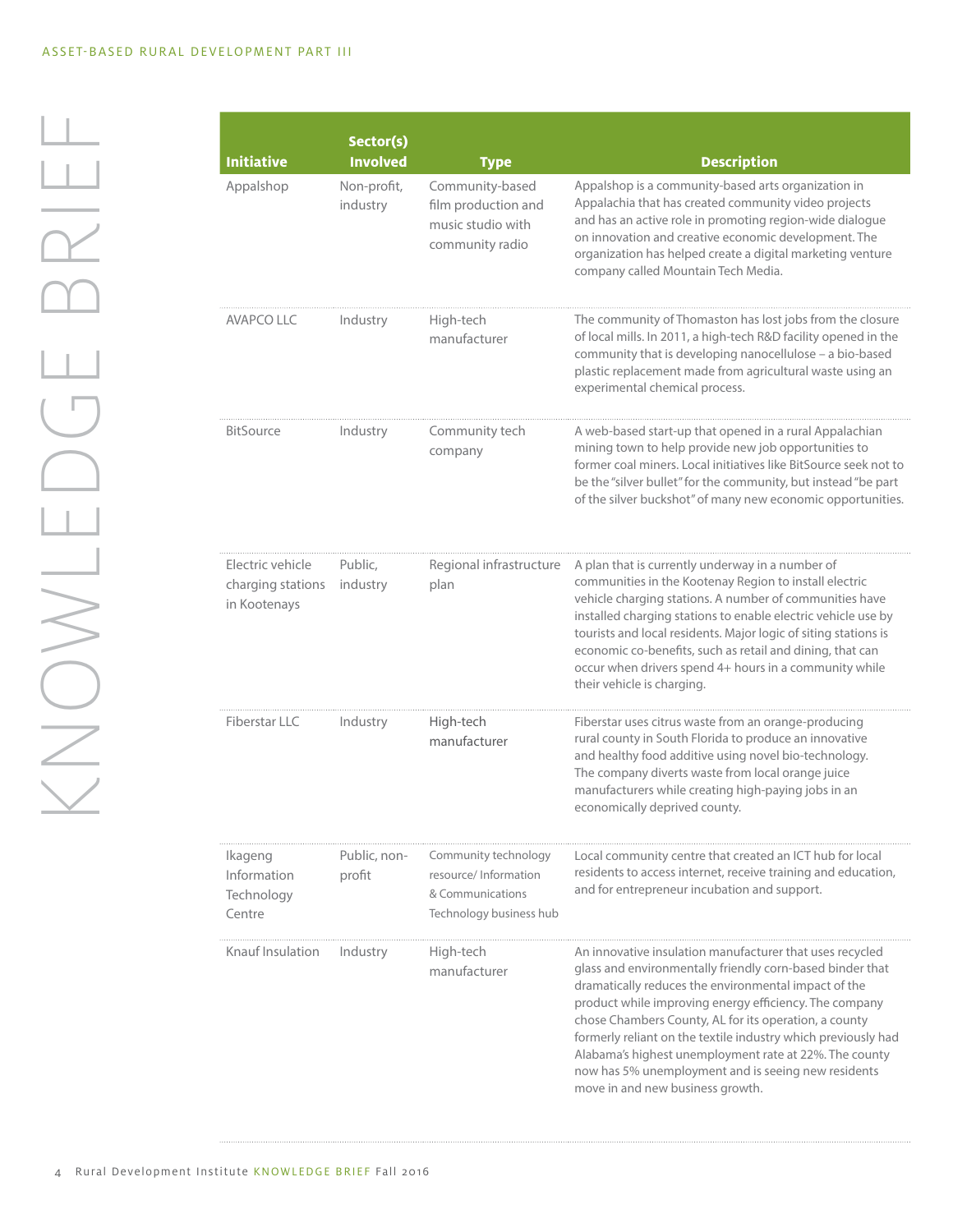| <b>Location</b>                        | <b>Impacts</b>                                                                                                                                                                           | <b>Reference</b>                                                                                                                                                                                                                                                    |  |
|----------------------------------------|------------------------------------------------------------------------------------------------------------------------------------------------------------------------------------------|---------------------------------------------------------------------------------------------------------------------------------------------------------------------------------------------------------------------------------------------------------------------|--|
| Whitesburg,<br>Kentucky,<br><b>USA</b> | Documentation of Appalachian culture, lifestyle,<br>and regional challenges; business development                                                                                        | Appalshop (no date). Appalshop: Making media<br>in the mountains since 1969. Retrieved from<br>https://www.appalshop.org/; Stolberg, G. S.<br>(August 17, 2016). "Beyond coal: Imagining<br>Appalachia's future". New York Times. Retrieved<br>from www.nytimes.com |  |
| Thomaston,<br>Georgia, USA             | Job creation; attraction of highly skilled workforce;<br>partnership with local college                                                                                                  | AMCREF Community Capital (2015, June<br>16th). AVAPCO, Thomaston, GA [Video file].<br>Retrieved from https://www.youtube.com/<br>watch?v=3qQi7mh04sE                                                                                                                |  |
| Pikeville,<br>Kentucky,<br><b>USA</b>  | Creation of 10 jobs for laid-off coal miners, training<br>in programming and web design skills                                                                                           | Stolberg, G. S. (August 17, 2016). "Beyond coal:<br>Imagining Appalachia's future". New York Times.<br>Retrieved from www.nytimes.com                                                                                                                               |  |
| Kootenay<br>Region, BC                 | Offering renewable energy amenities possibly<br>desired by knowledge workers; generation of<br>economic co-benefits to host communities                                                  | The Ecocentric: Kootenay Co-op Radio<br>(Producer). (2016, July 19th). Electric cars in the<br>Kootenays, Farming and climate change, 100%<br>renewable [Audio podcast]. Retrieved from<br>http://itunes.apple.com                                                  |  |
| Clewiston,<br>Florida, USA             | Job creation; diversion of waste from local<br>industry; training in high-skilled new job fields                                                                                         | AMCREF Community Capital (2015, June<br>17th). Fiberstar, Clewiston, FL [Video file].<br>Retrieved from https://www.youtube.com/<br>watch?v=7BNfBt4dEqY                                                                                                             |  |
| Itsoseng,<br>South Africa              | Improvement of community computer literacy, job<br>creation, offering internet access                                                                                                    | Jacobs, S., & Herselman, M. (2005). An ICT-Hub<br>model for rural communities. International Journal<br>of Education and Development Using Information<br>and Communication Technology, 1(3), 57-93.                                                                |  |
| Lanett,<br>Alabama,<br><b>USA</b>      | Creation of 220 jobs at high salaries; attraction of<br>new residents and workers to the community; new<br>training and skills development; waste reduction<br>and reduced contamination | AMCREF Community Capital (2016, June<br>20th). Knauf Insulation, Lanett, AL [Video file].<br>Retrieved from https://www.youtube.com/<br>watch?v=L0J-UbKWFZA                                                                                                         |  |

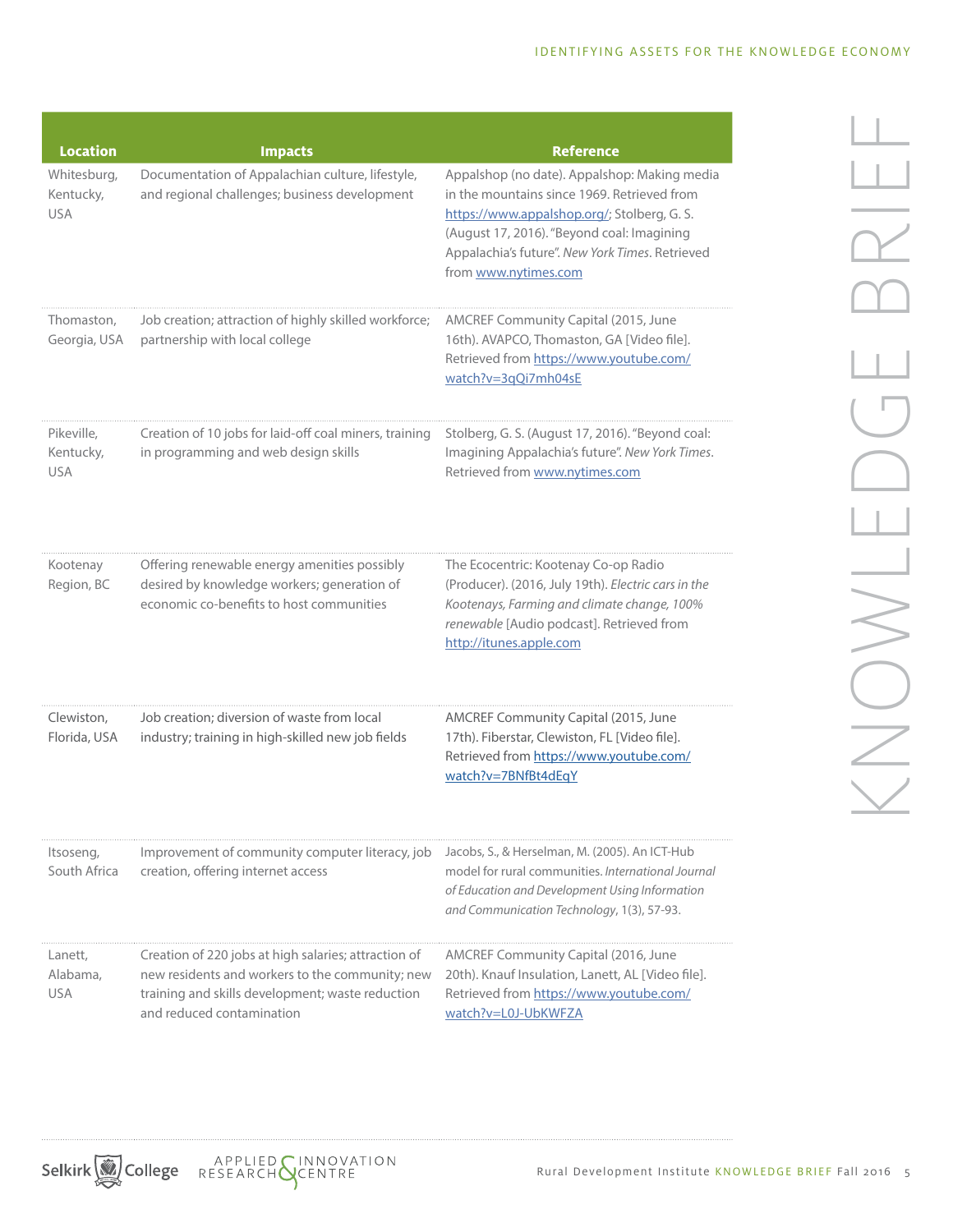| <b>Initiative</b>                                                          | Sector(s)<br><b>Involved</b>                               | <b>Type</b>                                         | <b>Description</b>                                                                                                                                                                                                                                                                                                                                                                                                                                                                                                                                                |
|----------------------------------------------------------------------------|------------------------------------------------------------|-----------------------------------------------------|-------------------------------------------------------------------------------------------------------------------------------------------------------------------------------------------------------------------------------------------------------------------------------------------------------------------------------------------------------------------------------------------------------------------------------------------------------------------------------------------------------------------------------------------------------------------|
| Northern e-Biz<br>Centre                                                   | Non-profit,<br>public                                      | Community<br>technology resource/<br>e-business hub | Network of high-speed internet service centres in three<br>Northern Manitoba communities (Thompson, Churchill,<br>and Norway House) that provide computer and internet<br>training as well as offer e-business and e-commerce<br>training and consultation.                                                                                                                                                                                                                                                                                                       |
| Recleim LLC                                                                | Industry                                                   | High-tech<br>manufacturer                           | Recleim is a high-tech recycling facility that deconstructs<br>home appliances using experimental technology. The<br>company operates in a previously abandoned industrial<br>site in Graniteville, SC, a community devastated by a<br>deadly chlorine leak which led to the closure of the local<br>textile mill.                                                                                                                                                                                                                                                |
| Rural broadband<br>in Skibereen,<br>Ireland                                | Public,<br>industry                                        | Community<br>broadband initiative                   | A rural community in Ireland gained funding to launch<br>broadband internet service as part of nationwide<br>broadband initiative. The initiative supported the<br>creation of a number of new e-businesses, such as a<br>heritage-based tourism company operated mostly<br>online.                                                                                                                                                                                                                                                                               |
| South<br>Ostrobothnia<br>Research &<br>Innovation<br>Programme             | Higher<br>education,<br>Public,<br>industry,<br>Non-profit | Innovative tech-based<br>research partnership       | This rural region in Western Finland partnered with<br>national universities to form a number of local institutes<br>specializing in rural development research and<br>continuing education. Building on the success of such<br>institutes, the region formed a research and innovation<br>program that eventually led to the creation of a regional<br>university, the Seinäjoki University of Applied Sciences,<br>which attracted highly-skilled professionals to the<br>area while providing local youth higher education<br>opportunities within the region. |
| Technology<br>& Knowledge<br>Transfer Centre,<br>University of<br>Debrecen | Higher<br>education,<br>Public,<br>industry,<br>Non-profit | Innovative tech-based<br>research partnership       | This region is one of the most economically<br>underdeveloped areas in Hungary, with unemployment<br>over 11%. However, the University of Debrecen, based<br>in the region, has played a key role in community<br>development by sponsoring a Technology and<br>Knowledge Transfer<br>Centre that has supported innovative business<br>development in sectors<br>like food production.                                                                                                                                                                            |
| Yaruwu<br>Technology<br>Group                                              | Industry                                                   | Community tech<br>company                           | Community-based tech hub and online training centre<br>serving a remote Aboriginal region of Australia through<br>its TelePod training centre. The TelePod's opening has<br>helped youth to stay in the community by offering<br>distance education courses and reducing the need to<br>leave for university.                                                                                                                                                                                                                                                     |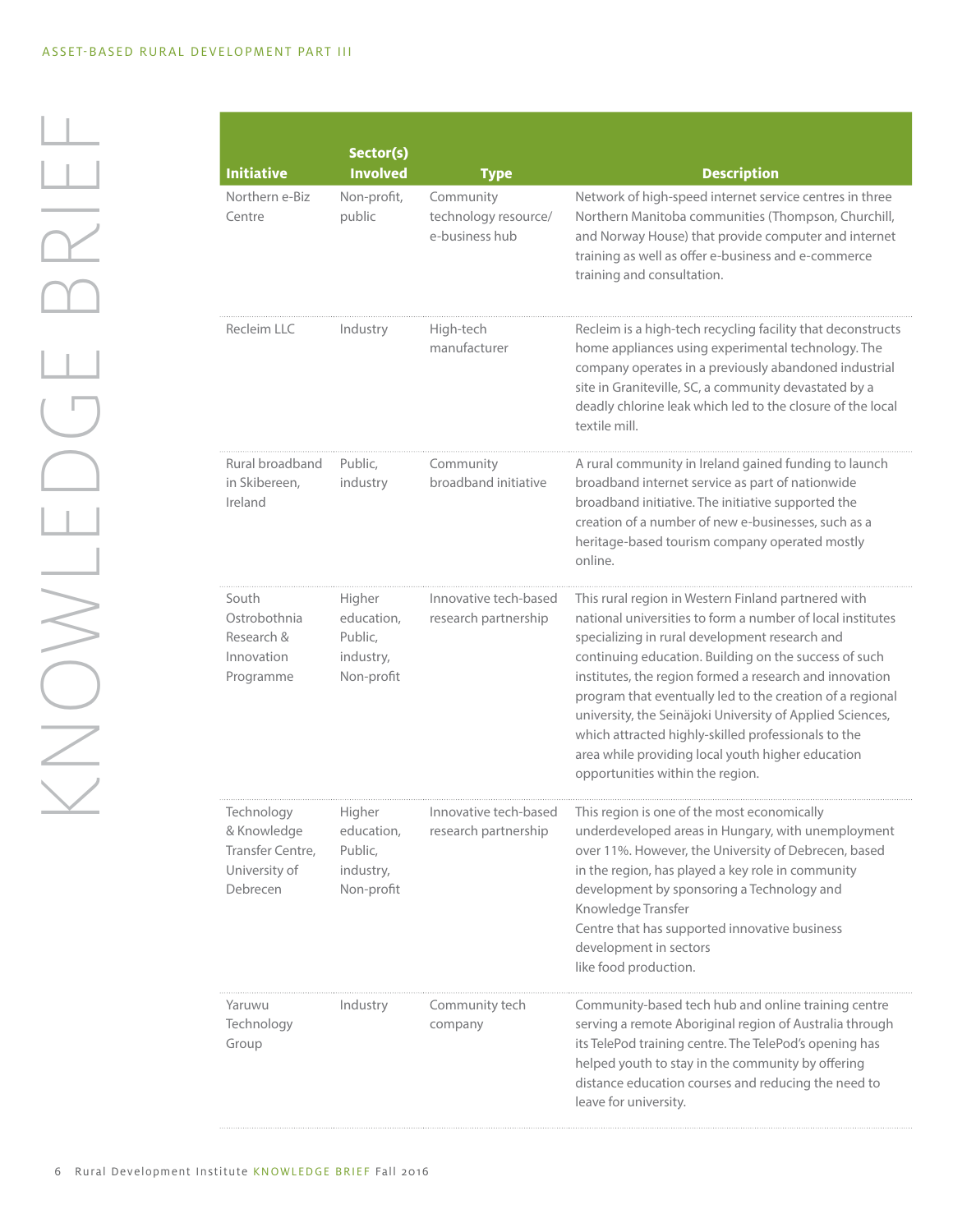| <b>Location</b>                                      | <b>Impacts</b>                                                                                                                          | <b>Reference</b>                                                                                                                                                                                                                                                                               |
|------------------------------------------------------|-----------------------------------------------------------------------------------------------------------------------------------------|------------------------------------------------------------------------------------------------------------------------------------------------------------------------------------------------------------------------------------------------------------------------------------------------|
| Northern<br>Manitoba                                 | Research on regional internet access and needs;<br>improvement of access to internet and online<br>business opportunities               | Cook, M., Johnston, T., & Larway, M. (2004).<br>Manitoba Research Alliance on community<br>economic development in the new economy:<br>Information technology summary report.<br>Northern e-Biz Centre & North Central<br>Development. Thompson, Manitoba.                                     |
| Graniteville,<br>South<br>Carolina, USA              | Job creation and rehire of previous mill employees;<br>training in high-tech manufacturing; reuse of<br>existing community assets       | AMCREF Community Capital (2015, June<br>12th). Recleim, Graniteville, SC [Video file].<br>Retrieved from https://www.youtube.com/<br>watch?v=0KBHabmhCKI                                                                                                                                       |
| Skibereen,<br><b>West Cork</b><br>County,<br>Ireland | Improvement of community internet access;<br>new business creation                                                                      | RTÉ Radio (Producer). (2016, August 1st). Today<br>with Sean O'Rourke: A success story on rural<br>broadband [Audio podcast]. Retrieved from<br>http://itunes.apple.com                                                                                                                        |
| South<br>Ostrobothnia<br>Region,<br>Finland          | Improvement of local higher education<br>opportunities; attraction of high-skilled workforce;<br>research and infrastructure investment | Kolehmainen, J., Irvine, J., Stewart, L., Karácsonyi,<br>Z., Szabó, T., Alarinta, J., & Norberg, A. (2015).<br>Quadruple helix, innovation and the knowledge-<br>based development: Lessons from remote,<br>rural and less-favoured regions. Journal of The<br>Knowledge Economy, 7(1), 23-42. |
| North Great<br>Plain Region,<br>Hungary              | Business support and development; knowledge<br>generation and diffusion                                                                 | Kolehmainen, J., Irvine, J., Stewart, L., Karácsonyi,<br>Z., Szabó, T., Alarinta, J., & Norberg, A. (2015).<br>Quadruple helix, innovation and the knowledge-<br>based development: Lessons from remote,<br>rural and less-favoured regions. Journal Of The<br>Knowledge Economy, 7(1), 23-42. |
| West<br>Kimberley<br>District,<br>Australia          | Improvement of community internet access;<br>distance education facilities                                                              | Three Star Enterprises (2016, February 10th)<br>Establishing rural tech hubs in remote communities<br>[Video file]. Retrieved from https://www.<br>youtube.com/watch?v=qBuXV2jD5kk                                                                                                             |